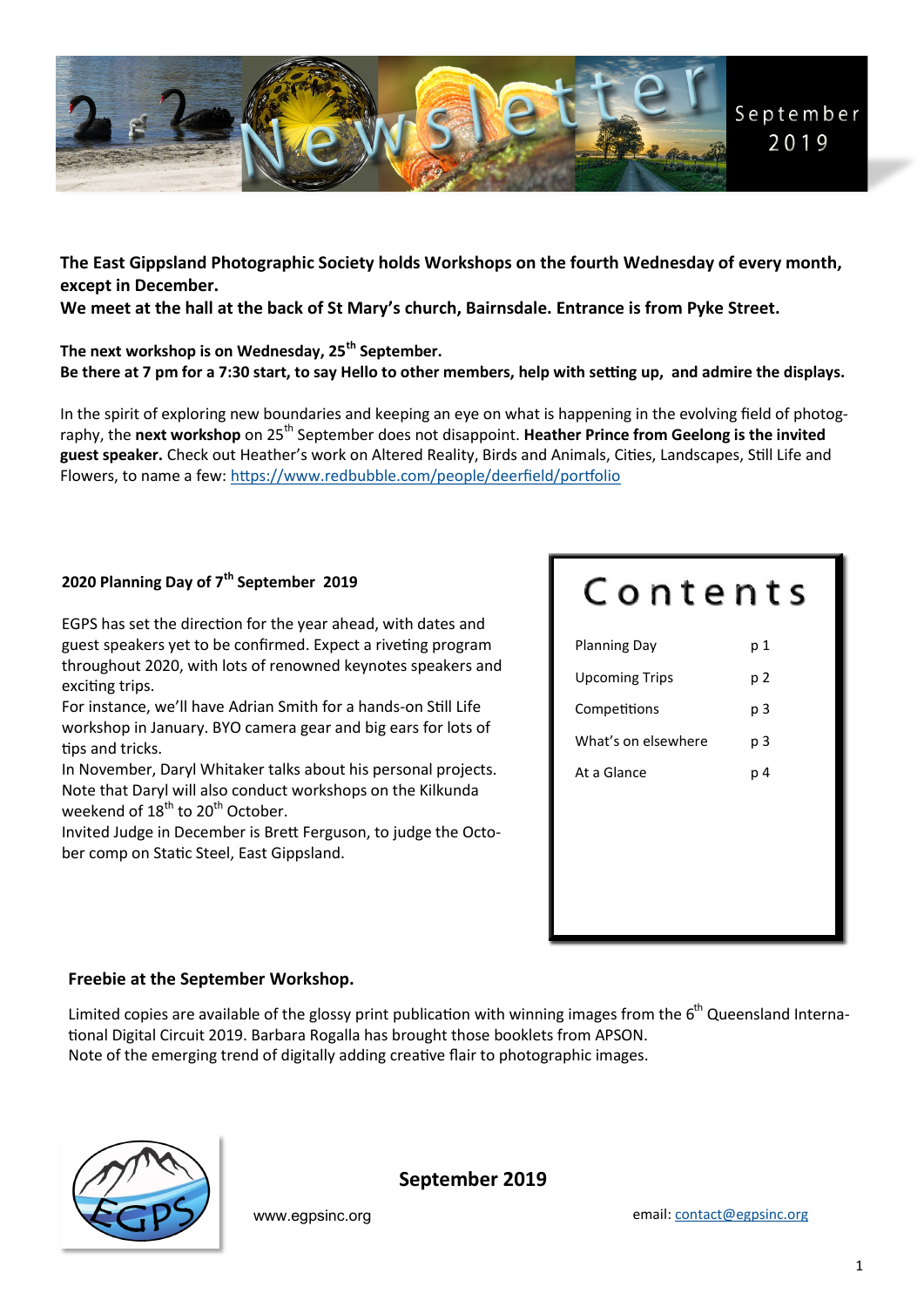## **From the Trip Coordinator**

#### **Trip coordinator is Ronnie Curtis, T 0409 436 475.**

If intending to go on a trip, contact the person who is running the trip, in case details may have been changes from when the trip was advertised.

If you have previously committed to going on a trip but are unable to make it, please let the trip facilitator know, so the group does not have to wait for you.

#### **Portrait Day at John Prins's studio, 21st September, 11 am to 3:30 pm**

Address: 1 Meridian Way, Newlands Arm.

Workshop covers all styles of studio work.

**BYO food and drink for lunch, plus a chair.** The previously scheduled BBQ will not be available.

## **Combined field trip to Kilkunda, 18th to 20th Oct, with LaTrobe Valley Camera Club.**

Daryl Whitaker has prepared a special program.

Therefore, it would be good to have as many people as possible attend.

**Book your own accommodation** at Kilkunda Ocean View Holiday Retreat.

**Activities include** nature walk along cliff top, Kilkunda Trestle Bridge area, possibly night photography.

Special tuition from Daryl Whitaker and other known photographers.

# **Moroka Hut Weekend, 14th to 17th November.**

Contact: Bruce Jennings.

**Stay at** Sambain Chalet in the High Country, for \$30 per night.

Refrigeration, cooking facilities, crockery and cutlery are provided at the hut. A supervisor at the hut will look after us.

**Drive in** to Licola via Maffra, turn into Tamboritha Rd to the Chalet, where we stay for two nights.

**Itinerary**: Moroka Hut on Saturday, back to Sambain Chalet . Horeseyard Flat on Sunday, the Pinnacles, then home via Dargo.

**BYO** all food and drinks to last from Friday until lunch on Sunday,

including snacks. BYO bedding, chair.

If possible, bring torches for light painting.



Moroka Hut

## **End-of-year BBQ on 15th Dec, at Johnsonville Boat Ramp.**

BBQ and toilets available. BYO kayak or fishing rod, or just sit back to soak up the atmosphere and leisurely get to know other club members.

**Falls Creek Trip is scheduled for January,** with lots of mountains, huts and wildflowers to photograph. Watch this space for dates and details.



**September 2019**





Sambain Chalet



www.egpsinc.org email: [contact@egpsinc.org](mailto:contact@egpsinc.org)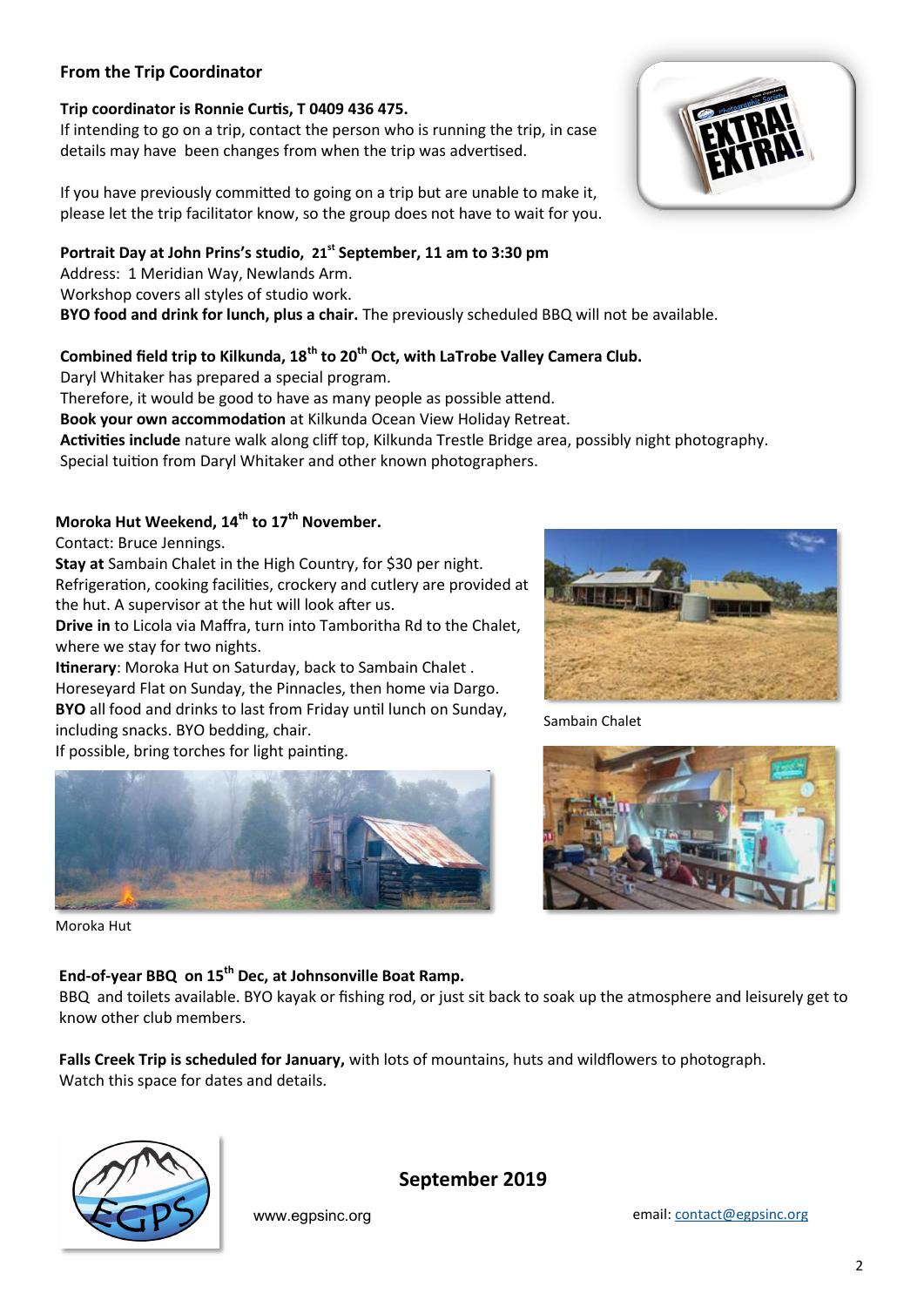## **EGPS Competitions**

#### Competitions are held **every second month**.

Images are submitted via **Entry Maker**, which can be downloaded from the Member's section at [http://www.egpsinc.org/entry](http://www.egpsinc.org/entry-maker.html)-maker.html.

If you have an issue with using or downloading Entry Maker, please ask at a Workshop or contact a committee member.

#### **The next competition entries are due in October.**

Task: Static Steel East Gippsland.

#### **Now is a good time to take images for the January Competition**.

Task: Gippsland. Think beyond club competitions and set your sights on shooting for next year's Interclub .

#### **What's On elsewhere?**

# **Warragul Camera Club. Photography Presentation Day, 3rd November, 10 am to 5 pm.**

At the Warragul Downtowner, 55 Victoria Street, Warragul. Featured speakers are Mieke Boynton and Fiona Handbury. Members of Warragul Camera Club: \$45, Non-members: \$60. For details, check the VAPS Newsletter, or the Warragul Camera Club's website.

## **Impressions from APSON, 12th to 15th September in Ballarat.**

APSCON, was held EGPS members Barbara Rogalla and Elden Marshall attended the annual photography conference, convened by the Australian Photographic Society. Workshops for the first two days included Raptors in Flight, Waterfalls, Sunrise, Wedding and Portrait Photography, an evening Cemetery Tour, and a tour to a Gin Distillery. Keynote presentations included Invertebrate and Bird photography, Landscapes, and new trends in creative photography.

### **APSON 2020 will be held in Broken Hill, from 1st to 4th September. An event not to be missed!**







**September 2019**